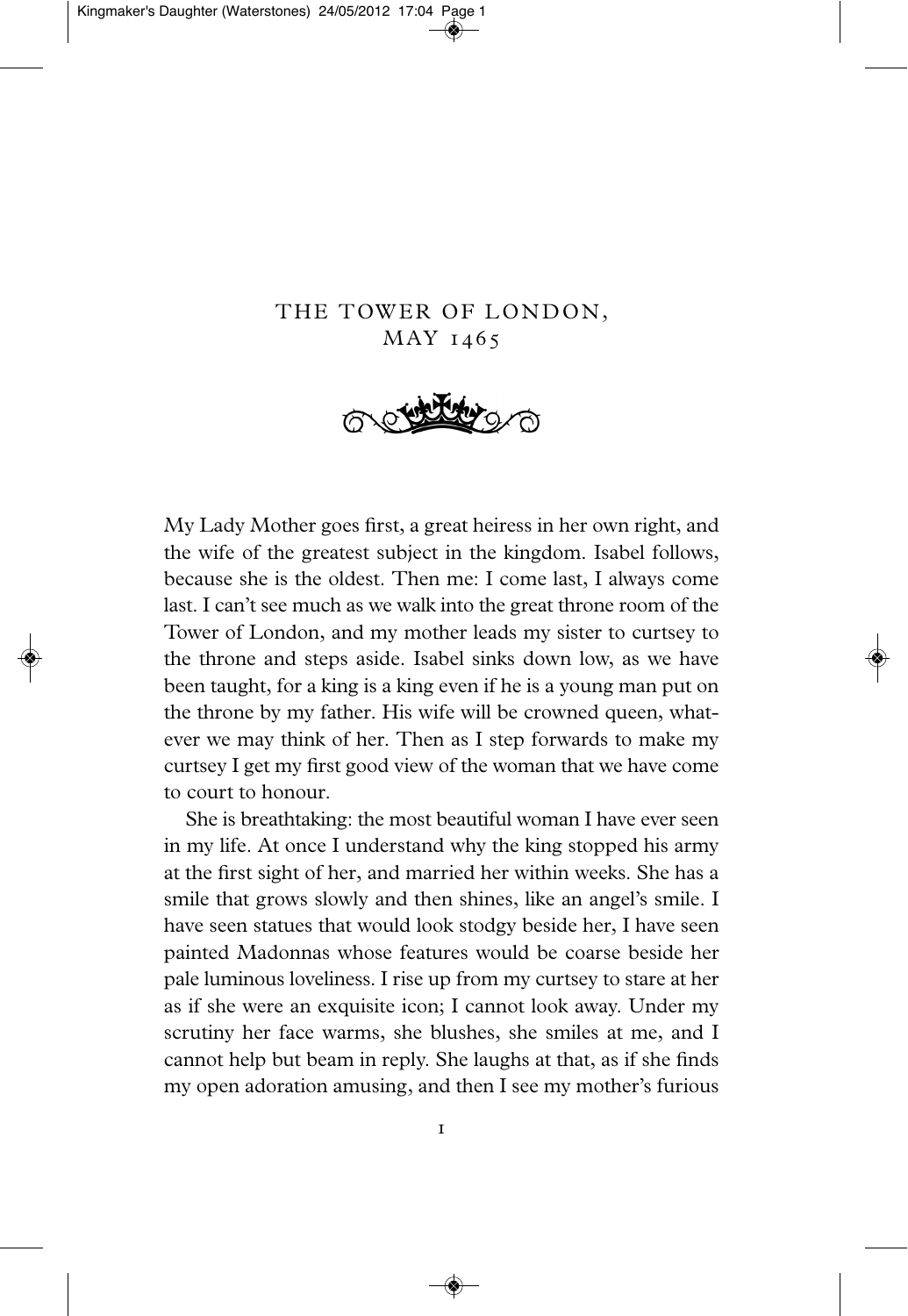glance and I scuttle to her side where my sister Isabel is scowling. 'You were staring like an idiot,' she hisses. 'Embarrassing us all. What would Father say?'

The king steps forwards and kisses my mother warmly on both cheeks. 'Have you heard from my dear friend, your lord?' he asks her.

'Working well in your service,' she says promptly, for Father is missing tonight's banquet and all the celebrations, as he is meeting with the King of France himself and the Duke of Burgundy, meeting with them as an equal, to make peace with these mighty men of Christendom now that the sleeping king has been defeated and we are the new rulers of England. My father is a great man; he is representing this new king and all of England.

The king, the new king – our king – does a funny mock-bow to Isabel and pats my cheek. He has known us since we were little girls too small to come to such banquets and he was a boy in our father's keeping. Meanwhile my mother looks about her as if we were at home in Calais Castle, seeking to find fault with something the servants have done. I know that she is longing to see anything that she can report later to my father as evidence that this most beautiful queen is unfit for her position. By the sour expression on her face I guess that she has found nothing.

Nobody likes this queen; I should not admire her. It shouldn't matter to us that she smiles warmly at Isabel and me, that she rises from her great chair to come forwards and clasp my mother's hands. We are all determined not to like her. My father had a good marriage planned for this king, a great match with a princess of France. My father worked at this, prepared the ground, drafted the marriage contract, persuaded people who hate the French that this would be a good thing for the country, would safeguard Calais, might even get Bordeaux back into our keeping, but then Edward, the new king, the heart-stoppingly handsome and glamorous new king, our darling Edward – like a younger brother to my father and a glorious uncle to us – said as simply as if he was ordering his dinner that he was married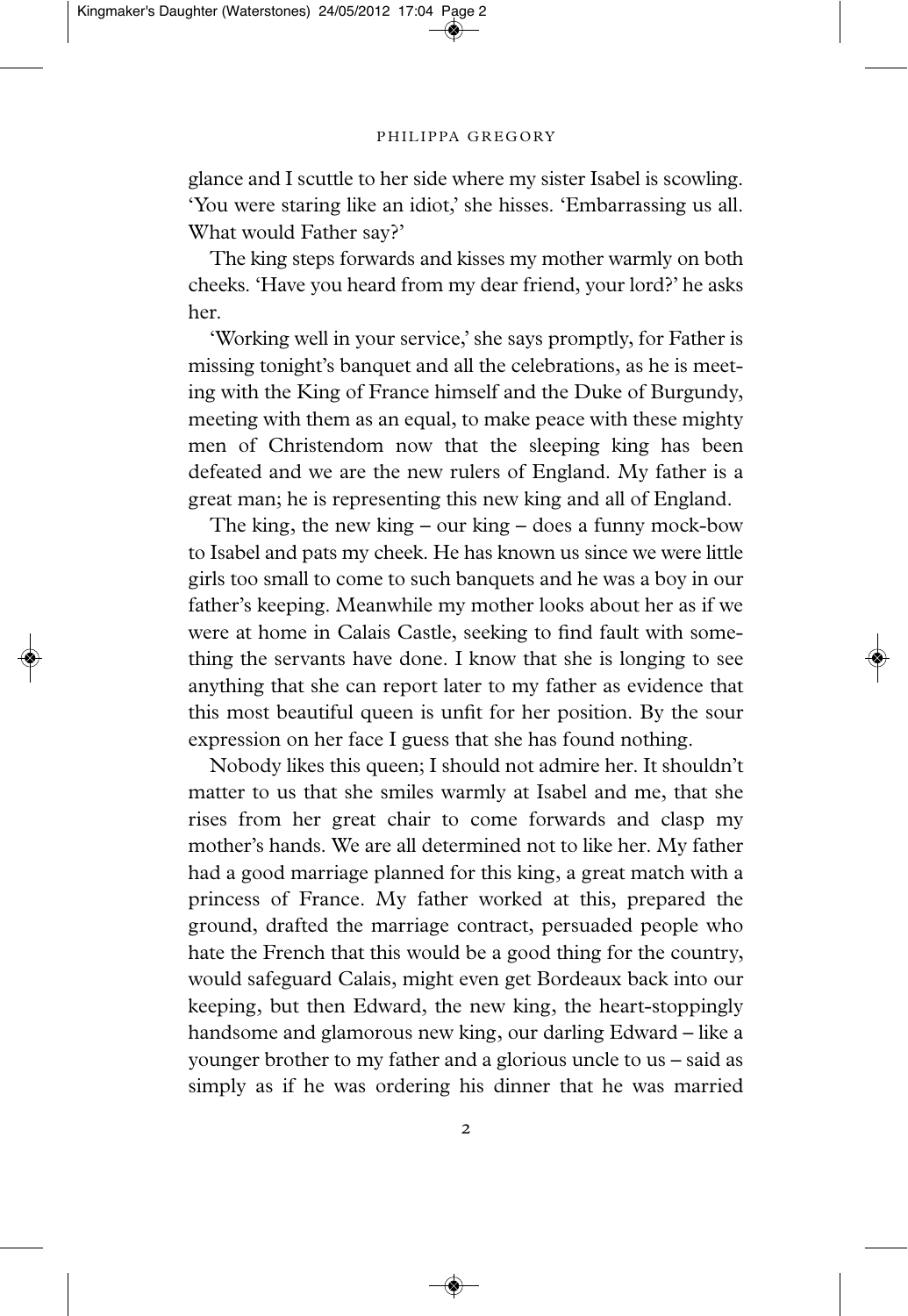already and nothing could be done about it. Married already? Yes, and to Her.

He did very wrong to act without my father's advice; everyone knows that. It is the first time he has done so in the long triumphant campaign that took the House of York from shame, when they had to beg the forgiveness of the sleeping king and the bad queen, to victory and the throne of England. My father has been at Edward's side, advising and guiding him, dictating his every move. My father has always judged what is best for him. The king, even though he is king now, is a young man who owes my father everything. He would not have his throne if it were not for my father taking up his cause, teaching him how to lead an army, fighting his battles for him. My father risked his own life, first for Edward's father, and then for Edward himself, and then, just when the sleeping king and the bad queen had run away, and Edward was crowned king, and everything should have been wonderful forever, he went off and secretly married Her.

She is to lead us into dinner, and the ladies arrange themselves carefully behind her; there is a set order and it is extremely important that you make sure to be in the right place. I am very nearly nine years old, quite old enough to understand this, and I have been taught the orders of precedence since I was a little girl in the schoolroom. Since She is to be crowned tomorrow, she goes first. From now on she will always be first in England. She will walk in front of my mother for the rest of her life, and that's another thing that my mother doesn't much like. Next should come the king's mother but she is not here. She has declared her absolute enmity to the beautiful Elizabeth Woodville, and sworn that she will not witness the coronation of a commoner. Everyone knows of this rift in the royal family and the king's sisters fall into line without the supervision of their mother. They look quite lost without the beautiful Duchess Cecily leading the way, and the king loses his confident smile for just a moment when he sees the space where his mother should be. I don't know how he dares to go against the duchess. She is just as terrifying as my mother, she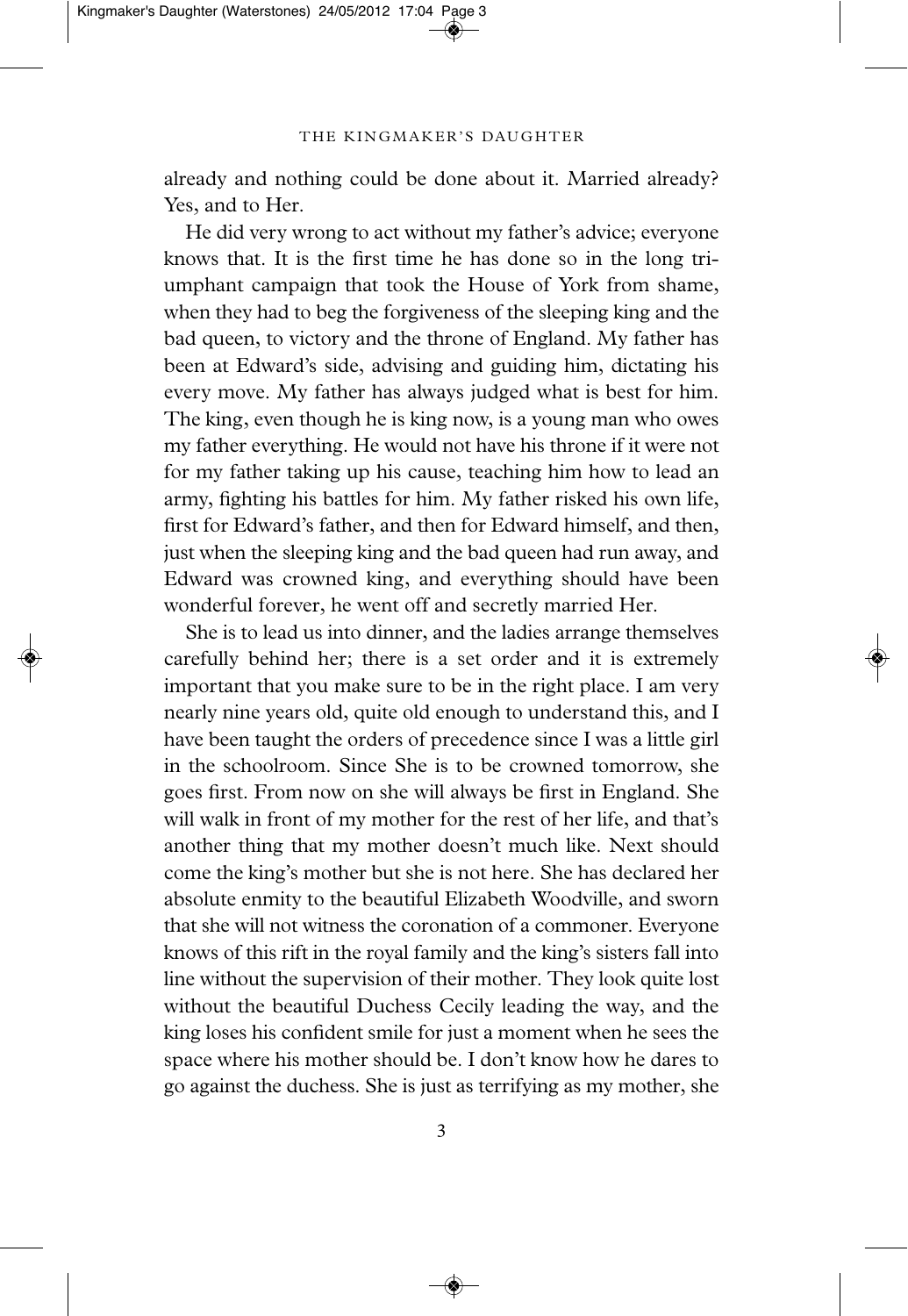is my father's aunt, and nobody disobeys either of them. All I can think is that the king must be very much in love with the new queen to defy his mother. He must really, really love her.

The queen's mother is here though; no chance that she would miss such a moment of triumph. She steps into her place with her army of sons and daughters behind her, her handsome husband, Sir Richard Woodville, at her side. He is Baron Rivers, and everyone whispers the joke that the rivers are rising. Truly, there are an unbelievable number of them. Elizabeth is the oldest daughter and behind her mother come the seven sisters and five brothers. I stare at the handsome young man John Woodville, beside his new wife, looking like a boy escorting his grandmother. He has been bundled into marriage with the Dowager Duchess of Norfolk, my great-aunt Catherine Neville. This is an outrage; my father himself says so. My lady greataunt Catherine is ancient, a priceless ruin, nearly seventy years old; few people have ever seen a living woman so old, and John Woodville is a young man of twenty. My mother says this is how it is going to be from now on: if you put the daughter of a woman little more than a witch on the throne of England you will see some dark doings. If you crown a gannet then she will gobble up everything.

I tear my eyes from the weary crinkled face of my great-aunt and concentrate on my own task. My job is to make sure that I stand beside Isabel, behind my mother and do not step on her train, absolutely do not step on her train. I am only eight, and I have to make sure that I do this right. Isabel, who is thirteen, sighs as she sees me look down and shuffle my feet so that my toes are under the rich brocade to make sure that there is no possibility of mistake. And then Jacquetta, the queen's mother, the mother of a gannet, peeps backwards around her own children to see that I am in the right place, that there is no mistake. She looks around as if she cares for my comfort and when she sees me, behind my mother, beside Isabel, she gives me a smile as beautiful as her daughter's, a smile just for me, and then turns back and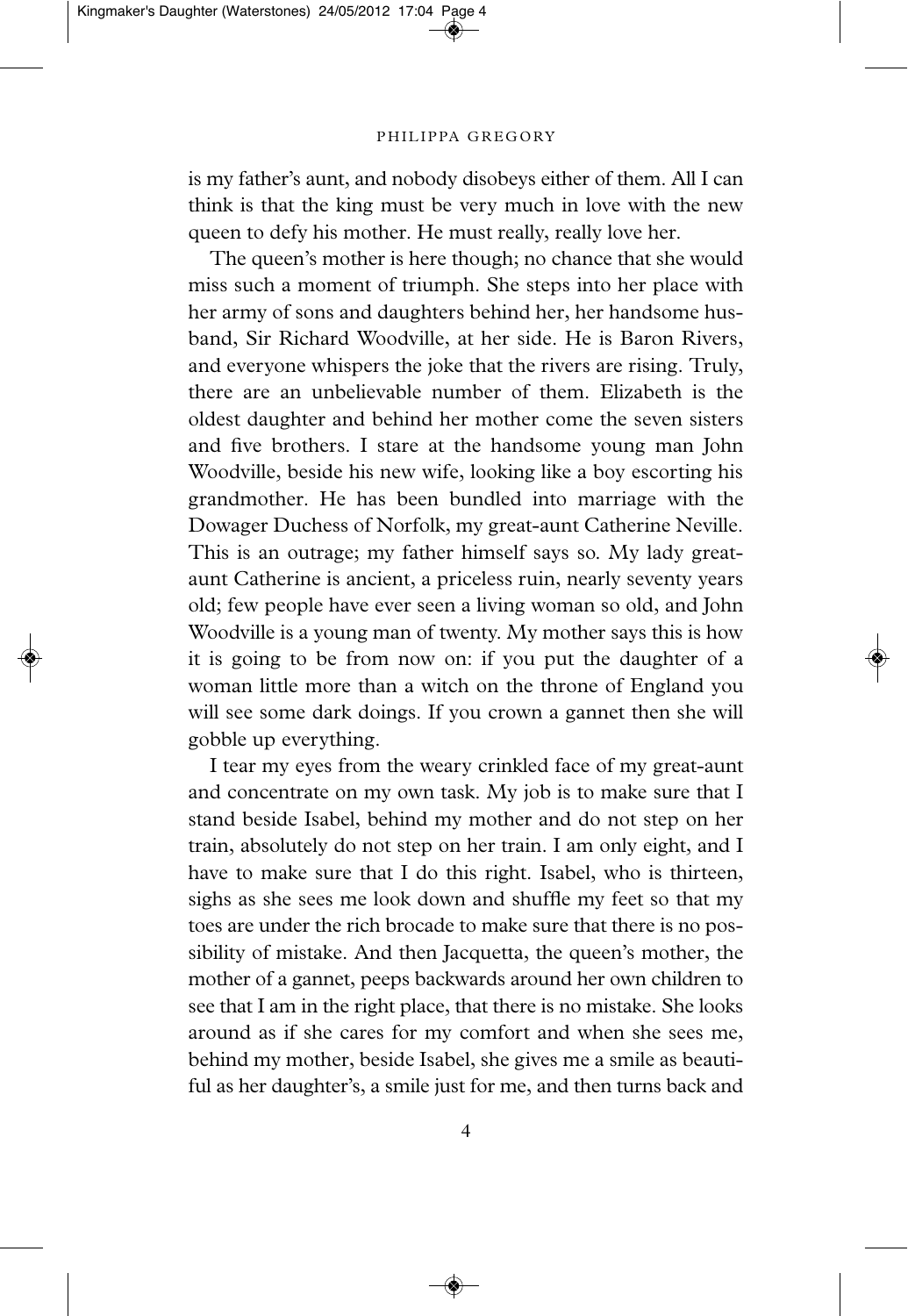takes the arm of her handsome husband and follows her daughter in this, the moment of her utter triumph.

When we have walked along the centre of the great hall through the hundreds of people who stand and cheer at the sight of the beautiful new queen-to-be and everyone is seated, I can look again at the adults at the high table. I am not the only one staring at the new queen. She attracts everyone's attention. She has the most beautiful slanty eyes of grey and when she smiles she looks down as if she is laughing to herself about some delicious secret. Edward the king has placed her beside him, on his right hand, and when he whispers in her ear, she leans towards him as close as if they were about to kiss. It's very shocking and wrong but when I look at the new queen's mother I see that she is smiling at her daughter, as if she is happy that they are young and in love. She doesn't seem to be ashamed of it at all.

They are a terribly handsome family. Nobody can deny that they are as beautiful as if they had the bluest blood in their veins. And so many of them! Six of the Rivers family and the two sons from the new queen's first marriage are children, and they are seated at our table as if they were young people of royal blood and had a right to be with us, the daughters of a countess. I see Isabel look sourly at the four beautiful Rivers girls from the youngest, Katherine Woodville, who is only seven years old, to the oldest at our table, Martha, who is fifteen. These girls, four of them, will have to be given husbands, dowries, fortunes, and there are not so very many husbands, dowries, fortunes to be had in England these days – not after a war between the rival houses of Lancaster and York, which has gone on now for ten years and killed so many men. These girls will be compared with us; they will be our rivals. It feels as if the court is flooded with new clear profiles, skin as bright as a new-minted coin, laughing voices and exquisite manners. It's as if we have been invaded by some beautiful tribe of young strangers, as if statues have come warmly to life and are dancing among us, like birds flown down from the sky to sing, or fish leapt from the sea. I look at my mother and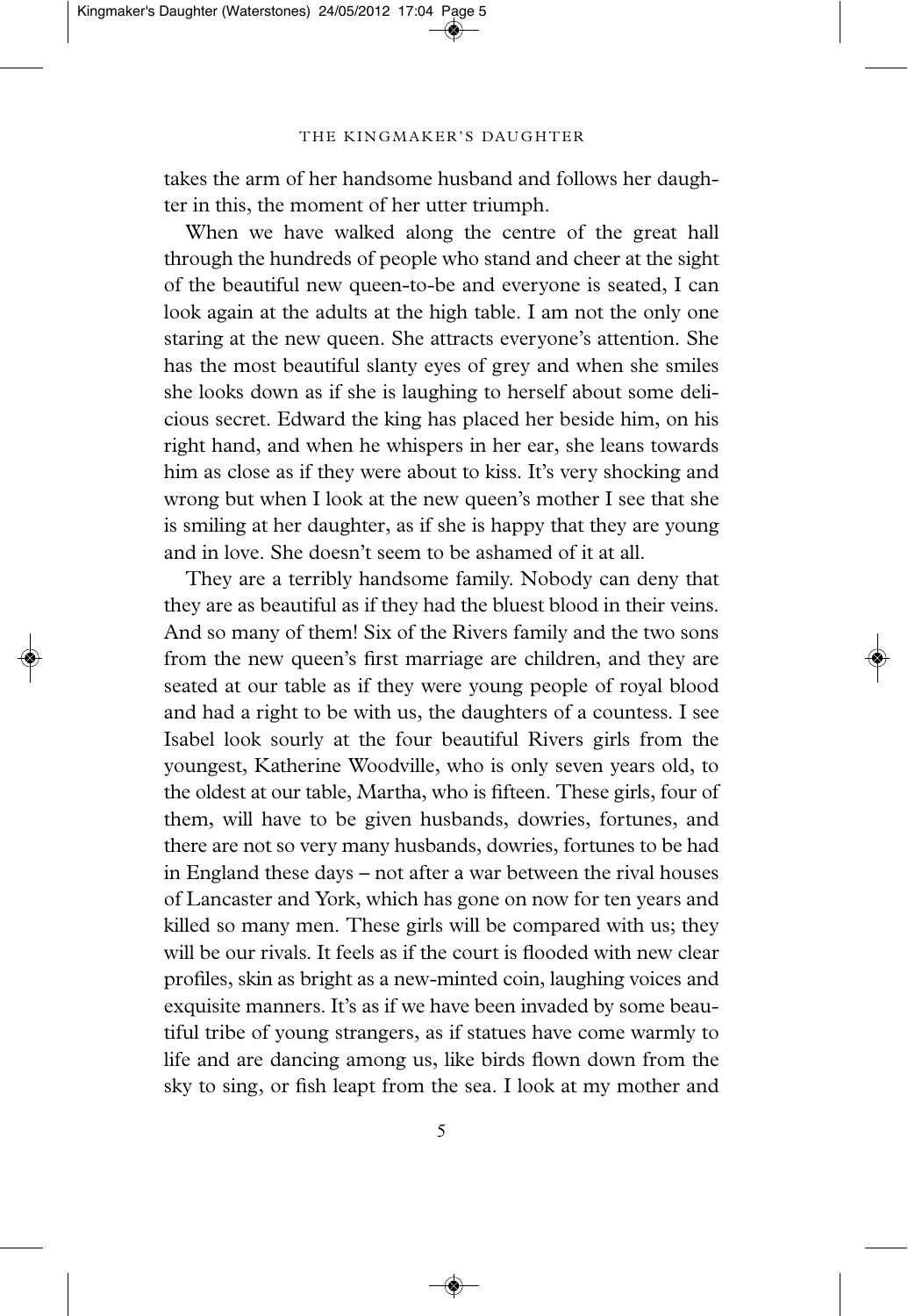see her flushed with irritation, as hot and cross as a baker's wife. Beside her, the queen glows like a playful angel, her head always tipped towards her young husband, her lips slightly parted as if she would breathe him in like cool air.

The grand dinner is an exciting time for me, for we have the king's brother George at one end of our table and his youngest brother Richard at the foot. The queen's mother, Jacquetta, gives the whole table of young people a warm smile and I guess that she planned this, thinking it would be fun for us children to be together, and an honour to have George at the head of our table. Isabel is wriggling like a sheared sheep at having two royal dukes beside her at once. She doesn't know which way to look, she is so anxious to impress. And – what is so much worse – the two oldest Rivers girls, Martha and Eleanor Woodville, outshine her without effort. They have the exquisite looks of this beautiful family and they are confident and assured and smiling. Isabel is trying too hard, and I am in my usual state of anxiety with my mother's critical gaze on me. But the Rivers girls act as if they are here to celebrate a happy event, anticipating enjoyment, not a scolding. They are girls confident of themselves and disposed for amusement. Of course the royal dukes will prefer them to us. George has known us for all his life, we are not strange beauties to him. Richard is still in my father's keeping as his ward; when we are in England he is among the half-dozen boys who live with us. Richard sees us three times a day. Of course he is bound to look at Martha Woodville who is all dressed up, new to court, and a beauty like her sister, the new queen. But it is irritating that he totally ignores me.

George at fifteen is as handsome as his older brother the king, fair-headed and tall. He says: 'This must be the first time you have dined in the Tower, Anne, isn't it?' I am thrilled and appalled that he should take notice of me, and my face burns with a blush; but I say 'yes' clearly enough.

Richard, at the other end of the table, is a year younger than Isabel, and no taller than her, but now that his brother is King of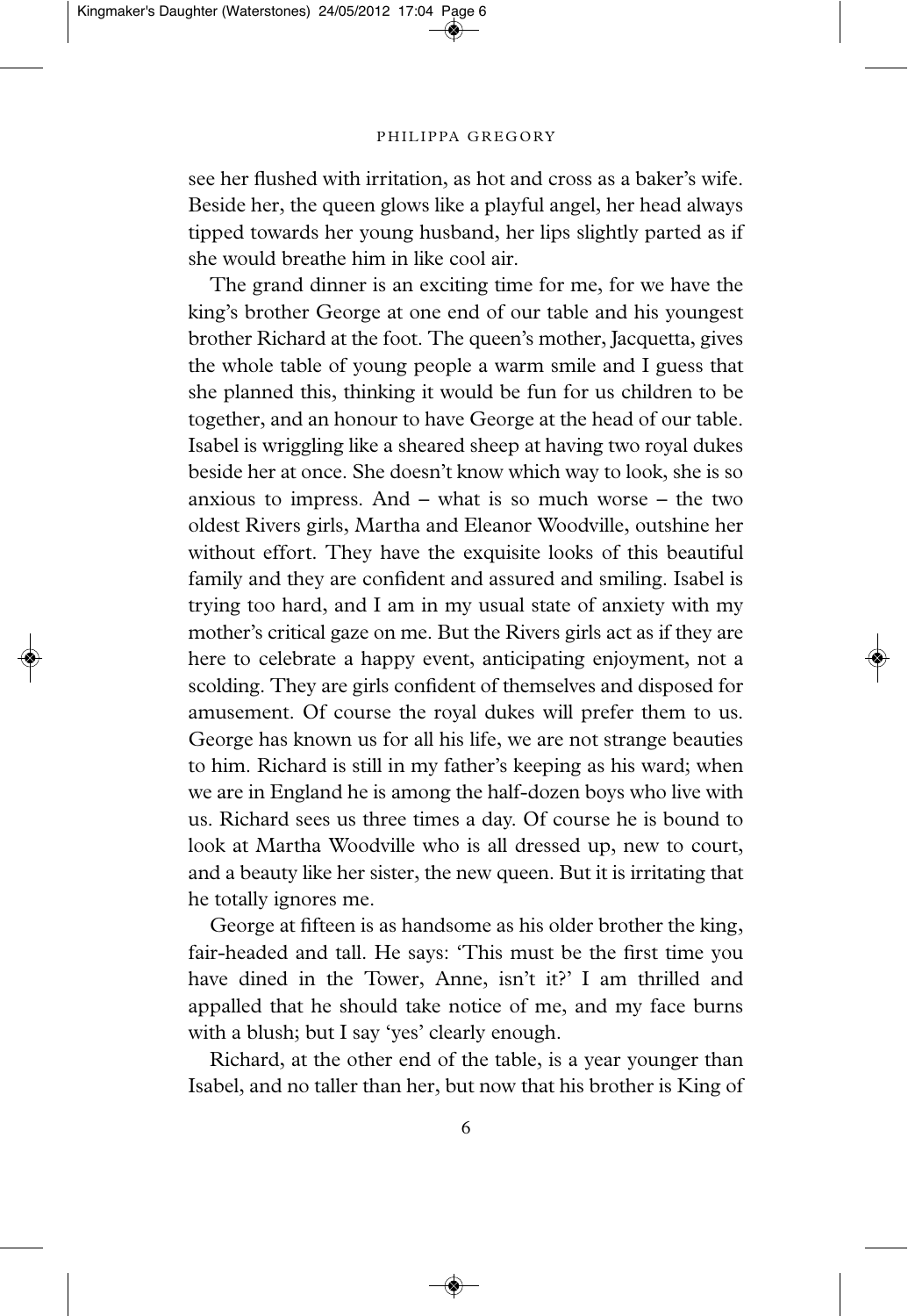England he seems much taller and far more handsome. He has always had the merriest smile and the kindest eyes but now, on his best behaviour at his sister-in-law's coronation dinner, he is formal and quiet. Isabel, trying to make conversation with him, turns the talk to riding horses and asks him does he remember our little pony at Middleham Castle? She smiles and asks him wasn't it funny when Pepper bolted with him and he fell off? Richard, who has always been as prickly in his pride as a gamecock, turns to Martha Woodville and says he doesn't recall. Isabel is trying to make out that we are friends, the very best of friends; but really, he was one of Father's half-dozen wards that we hunted with and ate with at dinner in the old days when we were in England and at peace. Isabel wants to persuade the Rivers girls that we are one happy family and they are unwanted intruders, but in truth, we were the Warwick girls in the care of our mother and the York boys rode out with Father.

Isabel can gurn all she wants, but I won't be made to feel awkward. We have a better right to be seated at this table than anyone else, far better than the beautiful Rivers girls. We are the richest heiresses in England, and my father commands the narrow seas between Calais and the English coast. We are of the great Neville family, guardians of the North of England; we have royal blood in our veins. My father has been a guardian to Richard, and a mentor and advisor to the king himself, and we are as good as anybody in the hall, richer than anyone in this hall, richer even than the king and a great deal better born than the new queen. I can talk as an equal to any royal duke of the House of York because without my father, their house would have lost the wars, Lancaster would still rule, and George, handsome and princely as he is, would now be brother to a nobody, and the son of a traitor.

It is a long dinner, though the queen's coronation dinner tomorrow will be even longer. Tonight they serve thirty-two courses, and the queen sends some special dishes to our table, to honour us with her attention. George stands up and bows his thanks to her, and then serves all of us from the silver dish. He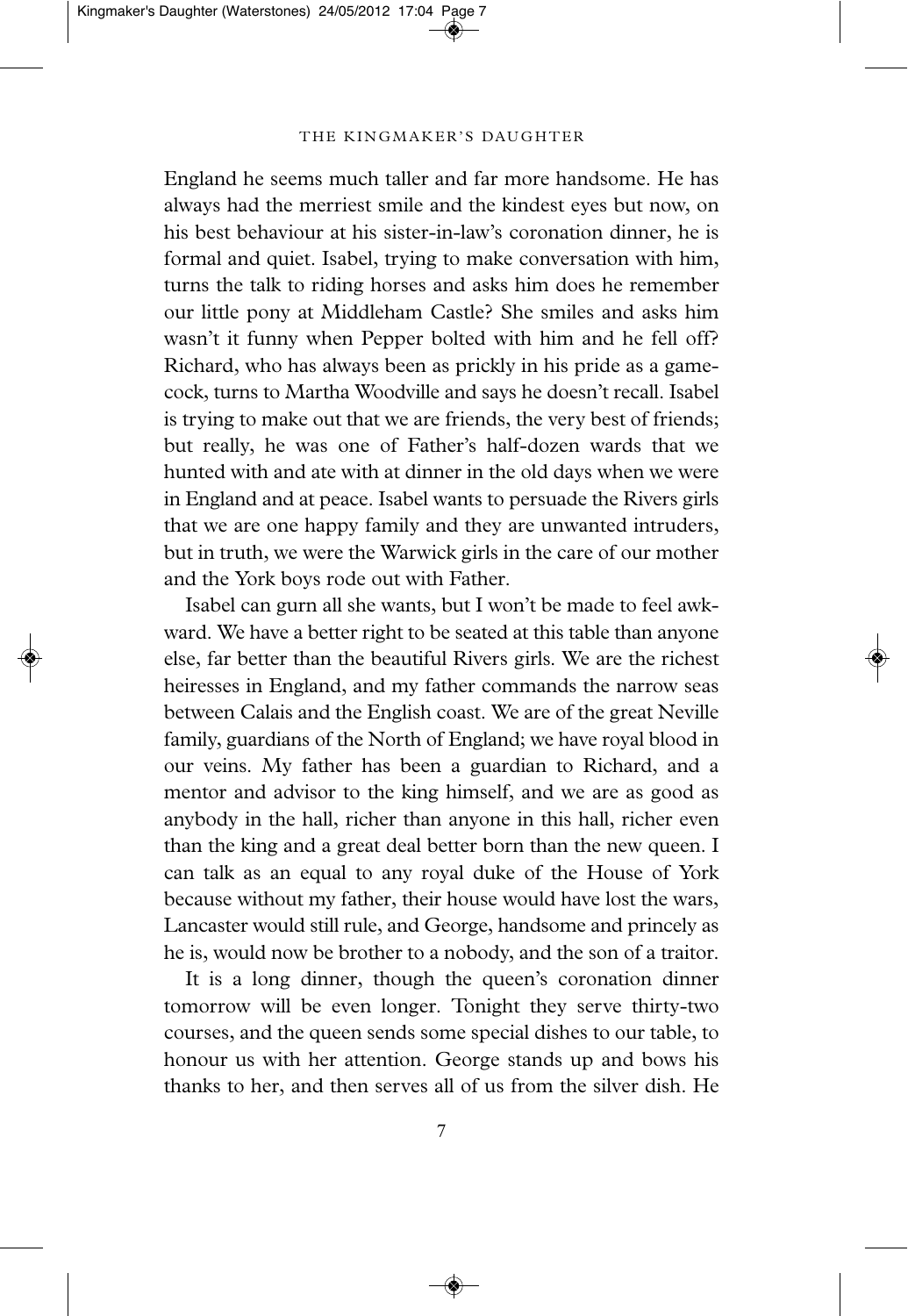sees me watching him and he gives me an extra spoonful of sauce with a wink. Now and then my mother glances over at me like a watch-tower beacon flaring out over a dark sea. Each time that I sense her hard gaze on me, I raise my head and smile at her. I am certain that she cannot fault me. I have one of the new forks in my hand and I have a napkin in my sleeve, as if I were a French lady, familiar with these new fashions. I have watered wine in the glass on my right, and I am eating as I have been taught: daintily and without haste. If George, a royal duke, chooses to single me out for his attention then I don't see why he should not, nor why anyone should be surprised by it. Certainly, it comes as no surprise to me.



I share a bed with Isabel while we are guests of the king at the Tower on the night before the queen's coronation as I do in our home at Calais, as I have done every night of my life. I am sent to bed an hour before her, though I am too excited to sleep. I say my prayers and then lie in my bed and listen to the music drifting up from the hall below. They are still dancing; the king and his wife love to dance. When he takes her hand you can see that he has to stop himself from drawing her closer. She glances down, and when she looks up he is still gazing at her with his hot look and she gives him a little smile that is full of promise.

I can't help but wonder if the old king, the sleeping king, is awake tonight, somewhere in the wild lands of the North of England. It is rather horrible to think of him, fast asleep but knowing in his very dreams that they are dancing and that a new king and queen have crowned themselves and put themselves in his place, and tomorrow a new queen will wear his wife's crown. Father says I have nothing to fear, the bad queen has run away to France and will get no help from her French friends. Father is meeting with the King of France himself to make sure that he becomes our friend and the bad queen will get no help from him.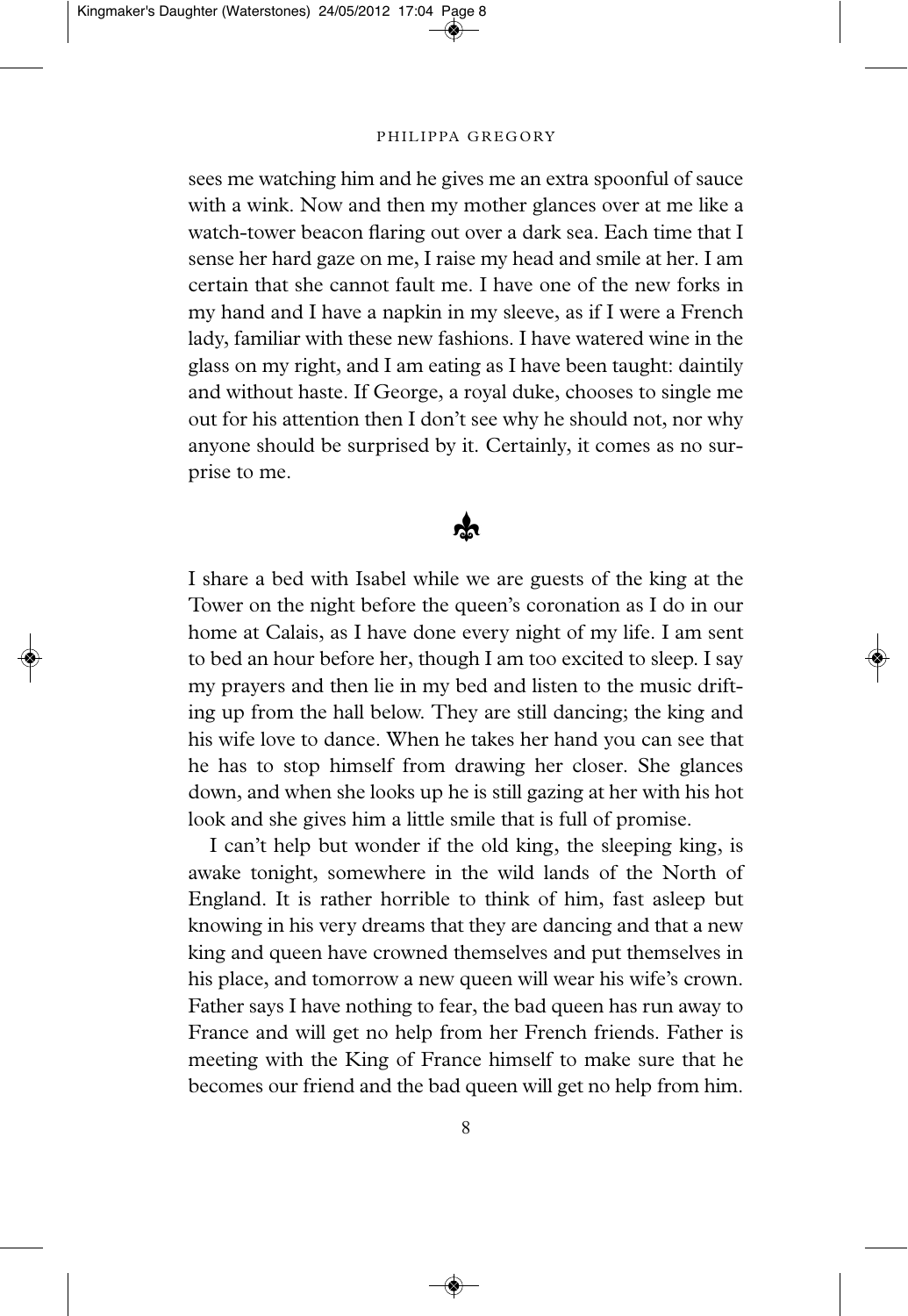She is our enemy, she is the enemy of the peace of England. Father will make sure that there is no home for her in France, as there is no throne for her in England. Meanwhile, the sleeping king without his wife, without his son, will be wrapped up warm in some little castle, somewhere near Scotland, dozing his life away like a bee in a curtain all winter. My father says that he will sleep and she will burn with rage until they both grow old and die, and there is nothing for me to fear at all. It was my father who bravely drove the sleeping king off the throne and put his crown on the head of King Edward, so it must be right. It was my father who faced the terror that was the bad queen, a shewolf worse than the wolves of France, and defeated her. But I don't like to think of the old king Henry, with the moonlight shining on his closed eyelids while the men who drove him away are dancing in what was once his great hall. I don't like to think of the bad queen, far away in France, swearing that she will have revenge on us, cursing our happiness and saying that she will come back here, calling it her home.

By the time that Isabel finally comes in I am kneeling up at the narrow window to look at the moonlight shining on the river, thinking of the king dreaming in its glow. 'You should be asleep,' she says bossily.

'She can't come for us, can she?'

'The bad queen?' Isabel knows at once the horror of Queen Margaret of Anjou, who has haunted both our childhoods. 'No. She's defeated, she was utterly defeated by Father at Towton. She ran away. She can't come back.'

'You're sure?'

Isabel puts her arm around my thin shoulders. 'You know I am sure. You know we are safe. The mad king is asleep and the bad queen is defeated. This is just an excuse for you to stay awake when you should be asleep.'

Obediently, I turn around and sit up in bed, pulling the sheets up to my chin. 'I'm going to sleep. Wasn't it wonderful?'

'Not particularly.'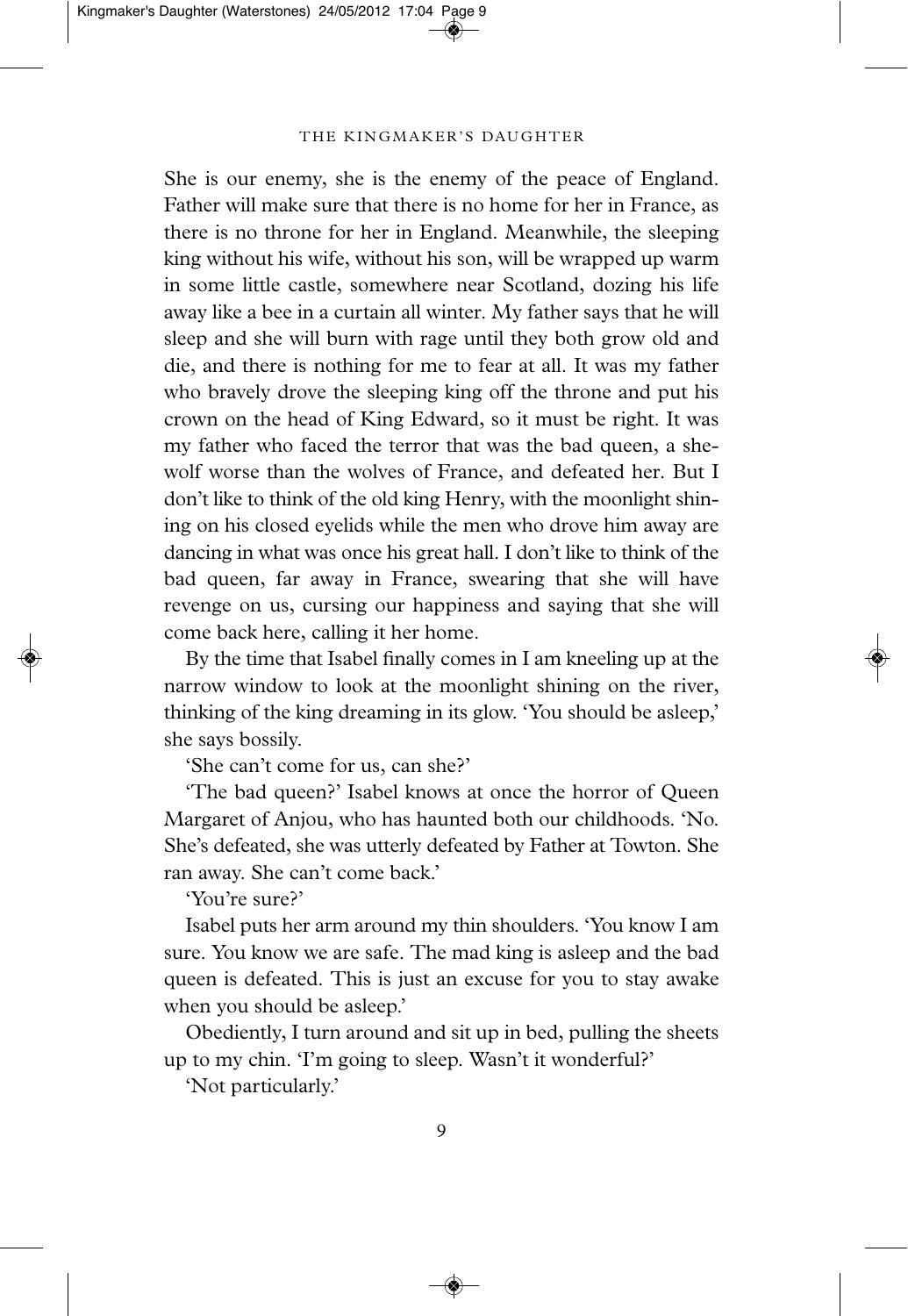'Don't you think she is beautiful?'

'Who?' she says; as if she really doesn't know, as if it is not blindingly obvious who is the most beautiful woman in England tonight.

'The new queen, Queen Elizabeth.'

'Well, I don't think she's very queenly,' she says, trying to sound like our mother at her most disdainful. 'I don't know how she will manage at her coronation and at the joust and the tournament – she was just the wife of a country squire, and the daughter of a nobody. How will she ever know how to behave?'

'Why? How would you behave?' I ask, trying to prolong the conversation. Isabel always knows so much more than me, she is five years older than me, our parents' favourite, a brilliant marriage ahead of her, almost a woman while I am still nothing but a child. She even looks down on the queen!

'I would carry myself with much more dignity than her. I wouldn't whisper with the king and demean myself as she did. I wouldn't send out dishes and wave to people like she did. I wouldn't trail all my brothers and sisters into court like she did. I would be much more reserved and cold. I wouldn't smile at anyone, I wouldn't bow to anyone. I would be a true queen, a queen of ice, without family or friends.'

I am so attracted by this picture that I am halfway out of my bed again. I pull off the fur cover from our bed and hold it up to her. 'Like what? How would you be? Show me, Izzy!'

She arranges it like a cape around her shoulders, throws her head back, draws herself up to her four feet six inches and strides around the little chamber with her head very high, nodding distantly to imaginary courtiers. 'Like this,' she says. '*Comme ça*, elegant, and unfriendly.'

I jump out of bed and snatch up a shawl, throw it over my head, and follow her, mirroring her nod to right and left, looking as regal as Isabel. 'How do you do?' I say to an empty chair. I pause as if listening to a request for some favour. 'No, not at all. I won't be able to help you, I am so sorry, I have already given that post to my sister.'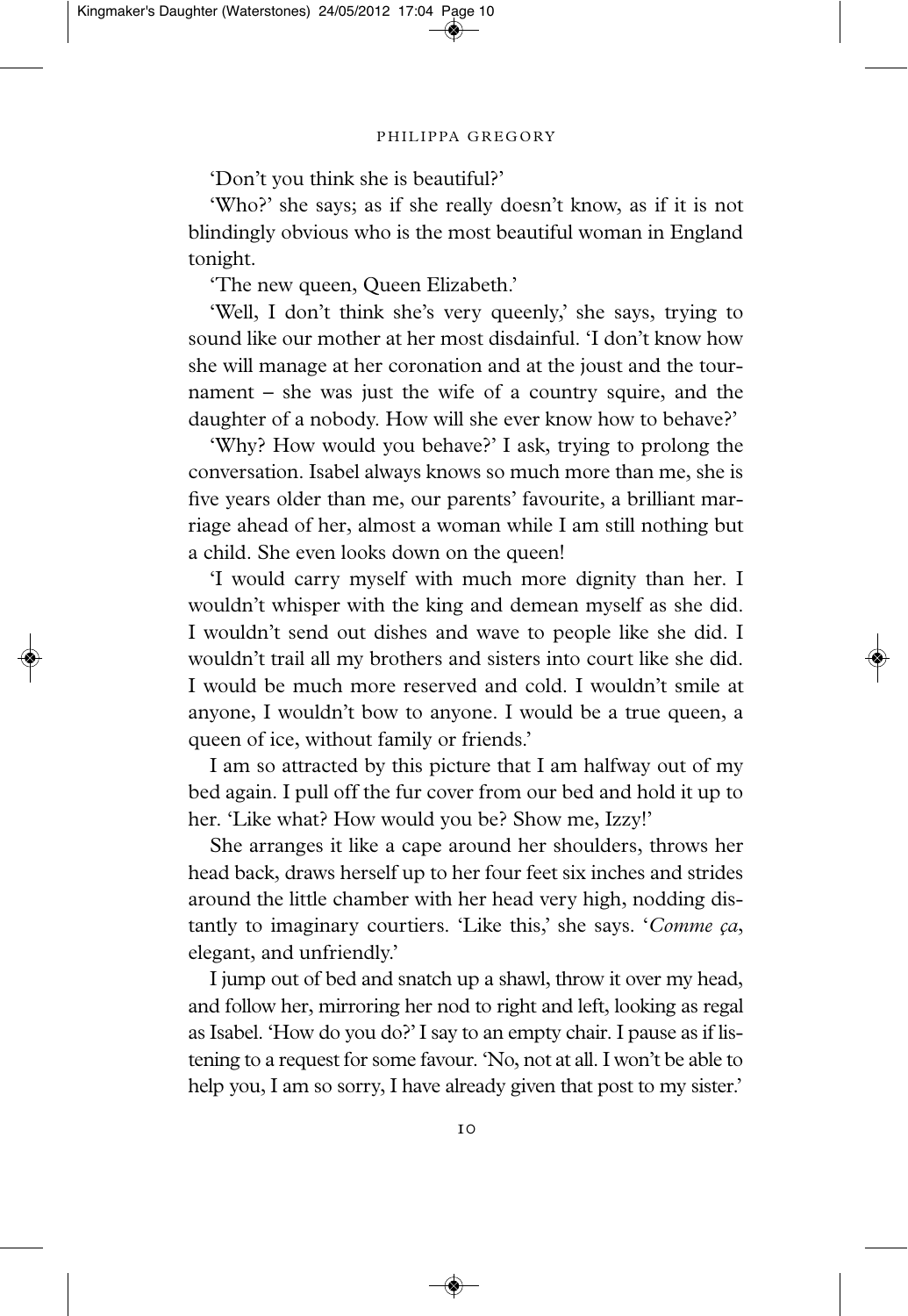'To my father, Lord Rivers,' Izzy adds.

'To my brother Anthony – he's so handsome.'

'To my brother John, and a fortune to my sisters. There is nothing left for you at all. I have a large family,' Isabel says, being the new queen in her haughty drawl. 'And they all must be accommodated. Richly accommodated.'

'All of them,' I supplement. 'Dozens of them. Did you see how many of them came into the great hall behind me? Where am I to find titles and land for all of them?'

We walk in grand circles, and pass each other as we go by, inclining our heads with magnificent indifference. 'And who are you?' I inquire coldly.

'I am the Queen of England,' Isabel says, changing the game without warning. 'I am Queen Isabel of England and France, newly married to King Edward. He fell in love with me for my beauty. He is mad for me. He has run completely mad for me and forgotten his friends and his duty. We married in secret, and now I am to be crowned queen.'

'No, no, *I* was being the Queen of England,' I say, dropping the shawl and turning on her. 'I am Queen Anne of England. I am the Queen of England. King Edward chose me.'

'He never would, you're the youngest.'

'He did! He did!' I can feel the rise of my temper, and I know that I will spoil our play but I cannot bear to give her precedence once again, even in a game in our own chamber.

'We can't both be Queen of England,' she says reasonably enough. 'You be the Queen of France, you can be the Queen of France. France is nice enough.'

'England! I am the Queen of England. I hate France!'

'Well you can't be,' she says flatly. 'I am the oldest. I chose first, I am the Queen of England and Edward is in love with me.'

I am wordless with rage at her claiming of everything, her sudden enforcing of seniority, our sudden plunge from happy play to rivalry. I stamp my foot, my face flushes with temper, and I can feel hot tears in my eyes. 'England! I am queen!'

II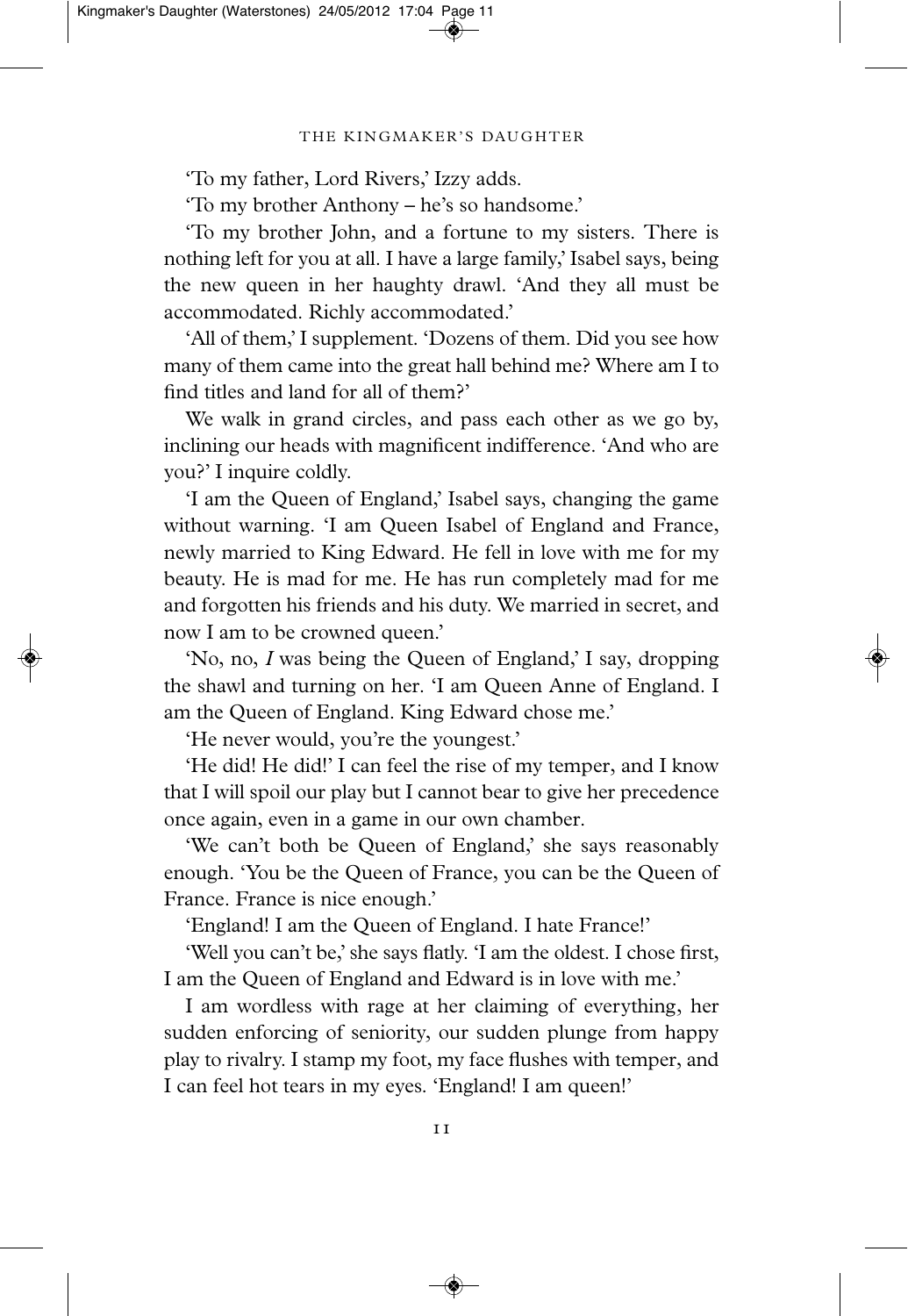'You always spoil everything because you are such a baby,' she declares, turning away as the door behind us opens and Margaret comes into the room and says: 'Time you were both asleep, my ladies. Gracious! What have you done to your bedspread?'

'Isabel won't let me . . .' I start. 'She is being mean . . .'

'Never mind that,' Margaret says briskly. 'Into bed. You can share whatever it is tomorrow.'

'She won't share!' I gulp down salt tears. 'She never does. We were playing but then . . .'

Isabel laughs shortly as if my grief is comical and she exchanges a look with Margaret as if to say that the baby is having a temper tantrum again. This is too much for me. I let out a wail and I throw myself face down on the bed. No-one cares for me, no-one will see that we were playing together, as equals, as sisters, until Isabel claimed something that was not hers to take. She should know that she should share. It is not right that I should come last, that I always come last. 'It's not right!' I say brokenly. 'It's not fair on me!'

Isabel turns her back to Margaret, who unlaces the fastening of her gown and holds it low so that she can step out of it, disdainfully, like the queen she was pretending to be. Margaret spreads the gown over a chair, ready for powdering and brushing tomorrow, and Isabel pulls a nightgown over her head and lets Margaret brush her hair and plait it up.

I lift my flushed face from the pillow to watch the two of them and Isabel glances across at my big tragic eyes and says shortly: 'You should be asleep anyway. You always cry when you're tired. You're such a baby. You shouldn't have been allowed to come to dinner.' She looks at Margaret, a grown woman of twenty, and says: 'Margaret, tell her.'

'Go to sleep, Lady Anne,' Margaret says gently. 'There's nothing to carry on about,' and I roll on my side and turn my face to the wall. Margaret should not speak to me like this, she is my mother's lady in waiting and our half-sister, and she should treat me more kindly. But nobody treats me with any respect, and my